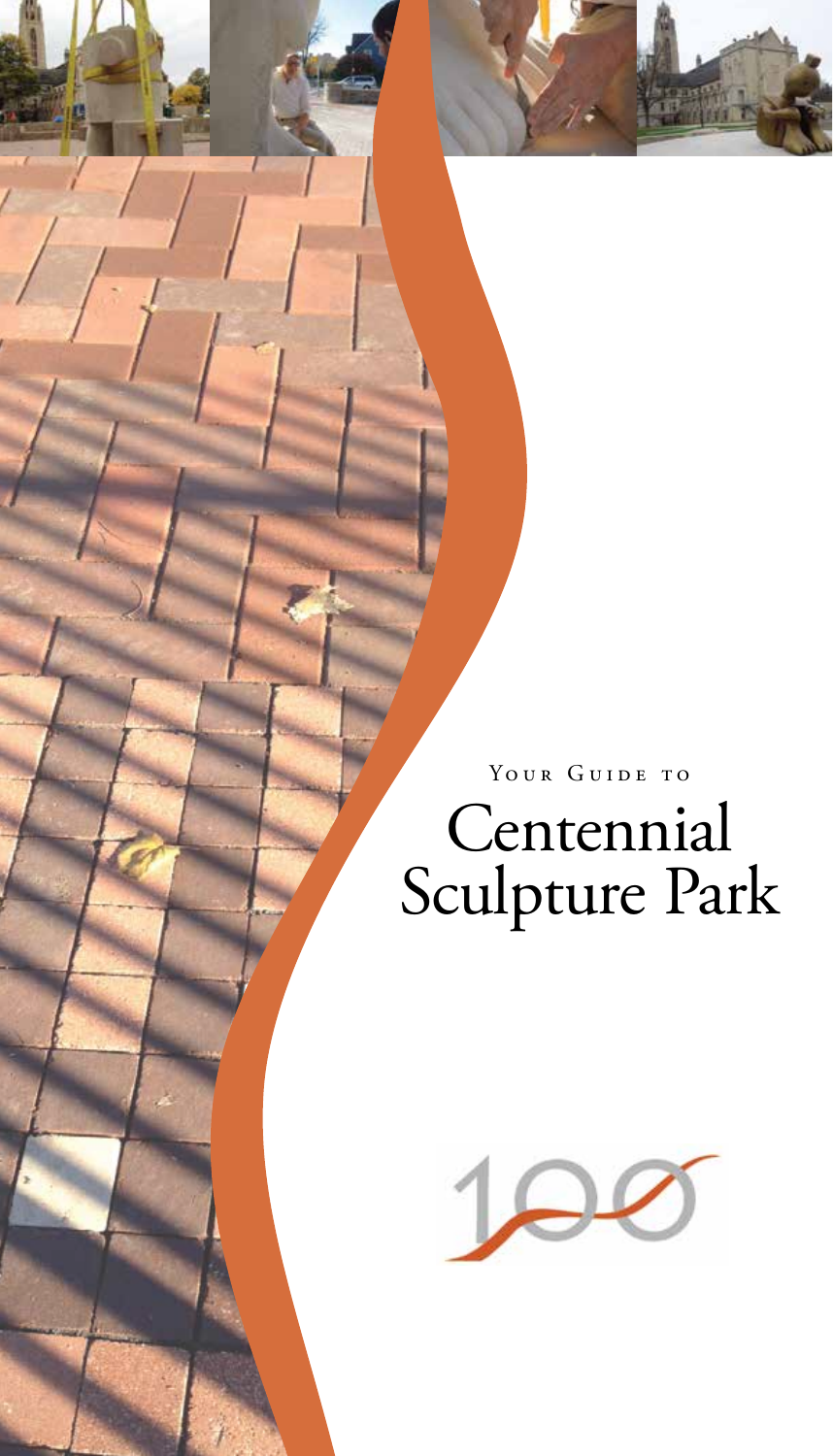

**Soliloquy** (2013) Albert Paley, Rochester, NY

*Gift of the Cameros Family and Ann Mowris Mulligan, with additional support from Robert and Joanne Gianniny, the Herdle-Moore Fund, the Rubens Family Foundation, and Nancy R. Turner*

This 25-foot polychrome stainless steel sculpture is the latest of many important monumental commissions by Albert Paley,

who is known internationally for his ability to manipulate cold, hard metal into organic, seemingly impossible forms. The last of the four anchor installations to be installed, it will greet visitors at the Gallery's Goodman Street entrance.

D **Marking Crossways** (2013) Jackie Ferrara, New York, NY *Marion Stratton Gould Fund*

Jackie Ferrara describes what she does as "creating places.…I look for ways to integrate different kinds of information, sometimes apparent, sometimes subtle, but always intending to offer an experience of unfolding discovery."



For Centennial Sculpture Park, Ferrera has designed multiple pathways, including a serpentine red and orange brick *Path of Colors* that connects the Park gateway at Goodman and University to the main Gallery entrance. At the entrance, a grid of granite pavers frames brick bands that spell out "Memorial Art Gallery" and "University of Rochester" in Morse code, which is also used to spell out the colors of the rainbow on the Path of Colors. Geometric "cameos" animate the landscape.



Entering from Goodman Street, the first work you'll see is this sitespecific installation composed of a gateway, a sculptor's studio with work in progress, and an amphitheater where you can sit and enjoy

the passing scene. All reflect artist Tom Otterness's desire that people feel welcome and comfortable in the Park and in the Gallery.

*Creation Myth* tells the story of an artist attempting to bring an artwork to life. "I was inspired by different creation myths like Pygmalion, Golem and Pinocchio," says Otterness, who adds his own twist by making the artist female.

For most of the component pieces, Otterness has chosen the same Indiana limestone used to build the Gallery. He also scatters more than a dozen small bronze sculptures throughout the installation and entry plaza. Some of these whimsical figures symbolize the sculptor's work, some are simply enjoying the park, and two represent historical figures who championed women's rights—Rochester's own Susan B. Anthony and her great friend Elizabeth Cady Stanton.



G

but as the "father of the art furniture movement." So it's not surprising that his commission for Centennial Sculpture Park is part sculpture, part living room. Twenty-two feet in

diameter, this "gathering area" consists of a cast iron table, three chairs and 13-foot working LED lamp on a circular carpet of bricks.